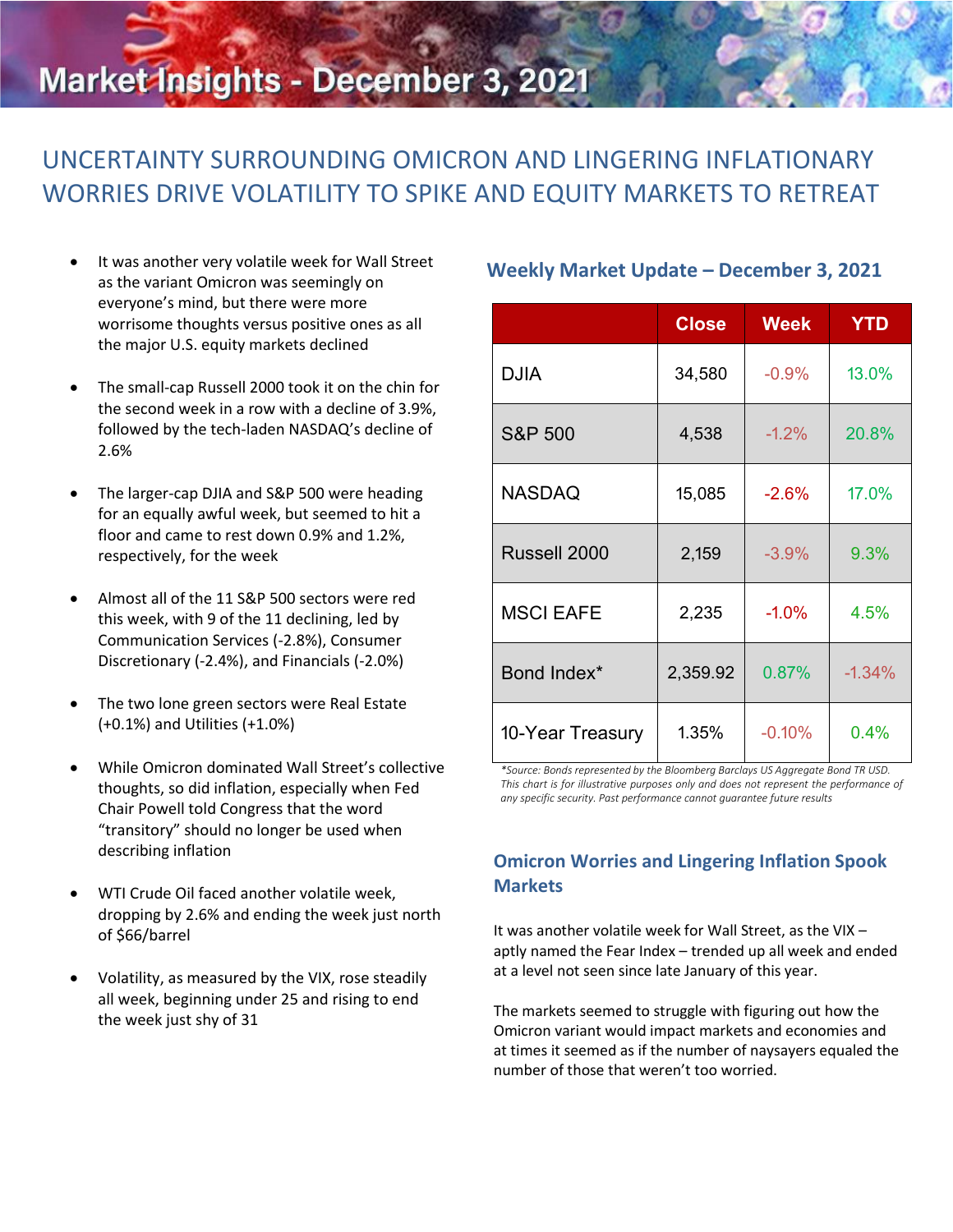But when Fed Chair Powell suggested that the word "transitory" was no longer appropriate when discussing inflation, it seemed as if the naysayers gained converts quickly. Especially when Powell suggested that the Fed might accelerate the tapering of its bond purchases at a faster rate than previously discussed. Wall Street analysts are interpreting this acknowledgement as a sign that the Fed's timeline for increasing short-term rates is sooner than previously thought.

On the week, the larger caps outpaced the smaller and midcap names and the value names trounced the growth names.

In economic news, it was mixed, as:

- Consumer confidence slipped in November
- Construction spending increased
- Pending home sales increased 7.5% in October from September
- Manufacturers' goods and services increased
- Jobless claims were up 28,000 to 222,000, far below expectations
- The four-week moving average fell 12,250 to 238,750



#### Initials jobless claims (4-week average)

## **Consumer Confidence Slips in November**

On the last day of the month, the Conference Board reported that its Consumer Confidence Index decreased in November, after an increase in October. The Index now stands at 109.5 (1985=100), down from 111.6 in October.



2006 2007 2008 2009 2010 2011 2012 2013 2014 2015 2016 2017 2018 2019 2020 2021 2022 \*Shaded areas represent periods of recess<br>Sources: The Conference Board; NBER<br>© 2021 The Conference Board. All rights

## **Present Situation**

"Consumers' appraisal of current business conditions was less favorable in November.

- 17.0% of consumers said business conditions are "good," down from 18.3%.
- 29.0% of consumers said business conditions are "bad," up from 25.7%.

Consumers' assessment of the labor market was moderately more favorable.

- 58.0% of consumers said jobs are "plentiful," up from 54.8%.
- Conversely, 11.1% of consumers said jobs are "hard to get," virtually unchanged from 11.0%.

### **Expectations Six Months Hence**

Consumers' optimism about the short-term business conditions outlook increased in November.

- 24.1% of consumers expect business conditions will improve, up from 22.7%.
- 20.7% expect business conditions to worsen, down from 21.9%.